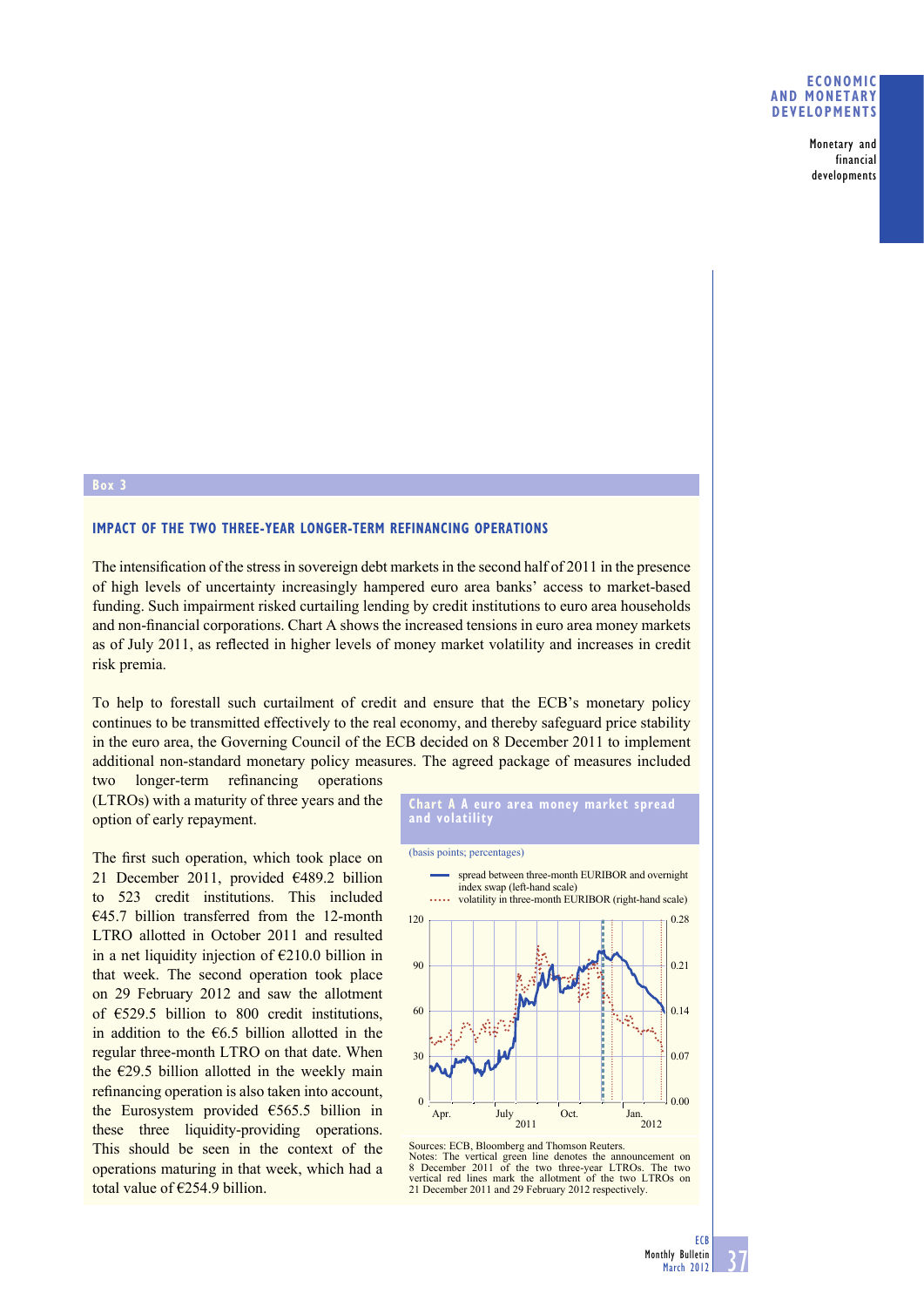Analysis, combined with anecdotal information provided by banks, suggests that funding considerations played a major role in banks' bidding behaviour in the three-year LTROs.<sup>1</sup> Chart B shows a positive relationship between spreads on bank bonds at issuance (considering both secured and unsecured bonds) and the amounts bid by banks in both three-year LTROs as a percentage of their total assets. However, a substantial number of banks bidding in the three-year LTROs did not issue debt securities in 2011. The chart suggests that even if a bank had been able to obtain longer-term funds in the bond market, it could still have had a strong incentive to borrow from the Eurosystem owing to the lower cost involved. At the same time, these financing conditions render banks' investment and lending opportunities more attractive. This supports the Governing Council's view that these measures will help to remove impediments to the accessing of finance by the real economy.

By improving funding conditions for banks, the ECB may have avoided the disorderly shedding of assets, which would have placed certain financial market sectors under pressure. The three-year LTROs may also have helped to contain spillovers from the sovereign debt crisis to credit and broader financial markets. Moreover, they have improved market sentiment for a broad range of assets and helped to gradually reopen some previously closed market sectors. Chart C illustrates the general narrowing of credit risk premia in debt markets, as measured by spreads for credit default swaps (CDSs), after the LTROs. However, this also needs to be seen in the context of fiscal consolidation in the euro area and recent signs of economic stabilisation.

1 For analysis of the first operation, see Box 4, entitled "The impact of the first three-year longer-term refinancing operation", *Monthly Bulletin*, ECB, January 2012.

#### **Chart B Banks' risk premia and bidding behaviour (for banks with market access in 2011)**





Sources: ECB, Fitch Ratings and DCM Dealogic.

**Chart C Credit default swap spreads for financial and non-financial corporations**

iTraxx Europe Non-Financial CDS spread **iTraxx Europe Senior Financials CDS spread** 

(basis points)



Sources: JP Morgan and ECB calculations. Notes: The vertical green line denotes the announcement on 8 December 2011 of the two three-year LTROs. The two vertical red lines mark the allotment of the two LTROs on 21 December 2011 and 29 February 2012 respectively. The credit default swap spreads are on five-year on-the-run securities.

38 ECB Monthly Bulletin March 2012